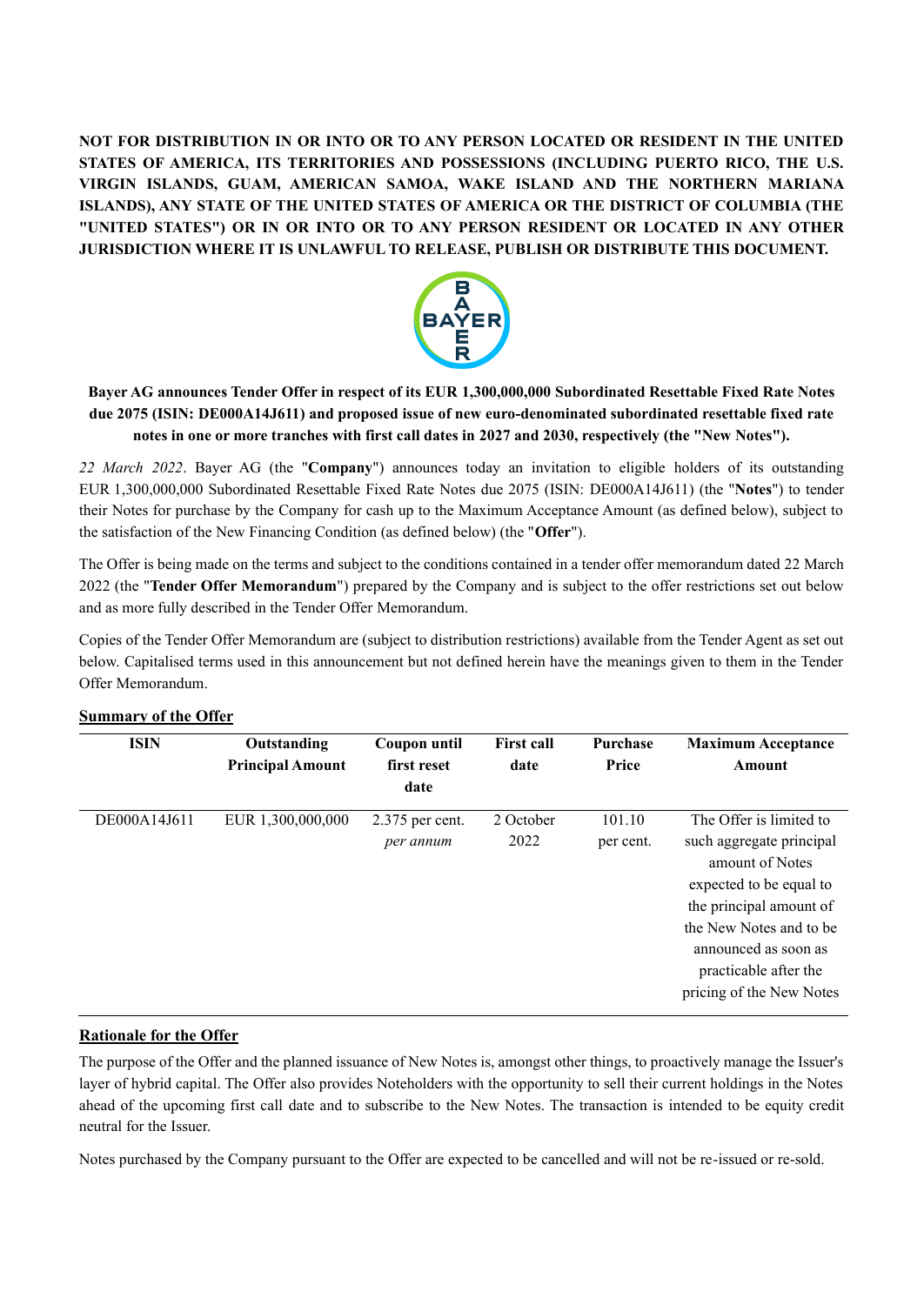## **Purchase Price**

The Company will pay, for Notes accepted for purchase pursuant to the Offer (and subject to satisfaction or waiver of the New Financing Condition), a cash purchase price equal to 101.10 per cent. of the principal amount of the Notes (the "**Purchase Price**").

## **Accrued Interest**

The Company will also pay an Accrued Interest Payment in respect of Notes accepted for purchase pursuant to the Offer.

## **Maximum Acceptance Amount**

Any Notes validly tendered may be accepted for purchase by the Company up to such maximum aggregate principal amount of the Notes expected to be equal to the principal amount of the New Notes to be issued by the Company and to be announced by the Company as soon as practicable after the pricing of the New Notes (the "**Maximum Acceptance Amount**").

## **New Financing Condition**

The Company intends to issue new euro-denominated subordinated resettable fixed rate notes in one or more tranches with first call dates in 2027 and 2030, respectively (the "**New Notes**"). Whether the Company will accept for purchase any Notes validly tendered in the Offer and complete the Offer is subject, without limitation, to the successful completion (in the sole determination of the Company) of the issue of the New Notes (the "**New Financing Condition**").

### **Allocation of the New Notes**

The Company will, in connection with the allocation of the New Notes, consider among other factors whether or not the relevant investor seeking an allocation of the New Notes has, prior to such allocation, validly tendered or given a firm intention to the Company or the Dealer Managers that they intend to tender their Notes pursuant to the Offer and, if so, the aggregate nominal amount of Notes tendered or intended to be tendered by such investor. Therefore, a Noteholder who wishes to subscribe for New Notes in addition to tendering its Notes for purchase pursuant to the Offer may be eligible to receive, at the sole and absolute discretion of the Company, priority in the allocation of the New Notes, subject to the issue of the New Notes and such Noteholder also making a separate application for the purchase of such New Notes to the Dealer Managers (in their capacity as joint bookrunners of the issue of the New Notes) or to any other manager of the issue of the New Notes in accordance with the standard new issue procedures of such manager. However, the Company is not obliged to allocate the New Notes to a Noteholder who has validly tendered or indicated a firm intention to tender the Notes pursuant to the Offer and, if New Notes are allocated, the principal amount thereof may be less or more than the principal amount of Notes tendered by such holder and accepted by the Company pursuant to the Offer. Any such allocation will also, among other factors, take into account the denomination of the New Notes (being EUR 100,000).

All allocations of the New Notes, while being considered by the Company as set out above, will be made in accordance with customary new issue allocation processes and procedures. In the event that a Noteholder validly tenders Notes pursuant to the Offer, such Notes will remain subject to such tender and the conditions of the Offer as set out in the Tender Offer Memorandum irrespective of whether that Noteholder receives all, part or none of any allocation of New Notes for which it has applied.

## **Clean-up Call**

Pursuant to § 5(2) of the Terms and Conditions of the Notes, the Issuer may redeem the Notes, in whole but not in part, at its principal amount plus accrued and unpaid interest and any arrears of interest, if the Issuer has purchased or redeemed at least 80% of the originally issued aggregate principal amount of the Notes (the "**Clean-up Call**"). The Company reserves the right to exercise the Clean-up Call if the aggregate principal amount of Notes outstanding falls below the said threshold.

## **Scaling**

If the Company decides to accept any validly tendered Notes for purchase pursuant to the Offer and the aggregate principal amount of Notes validly tendered for purchase is greater than the Maximum Acceptance Amount, the Company intends to accept such Notes for purchase on a pro rata basis such that the aggregate principal amount of Notes accepted for purchase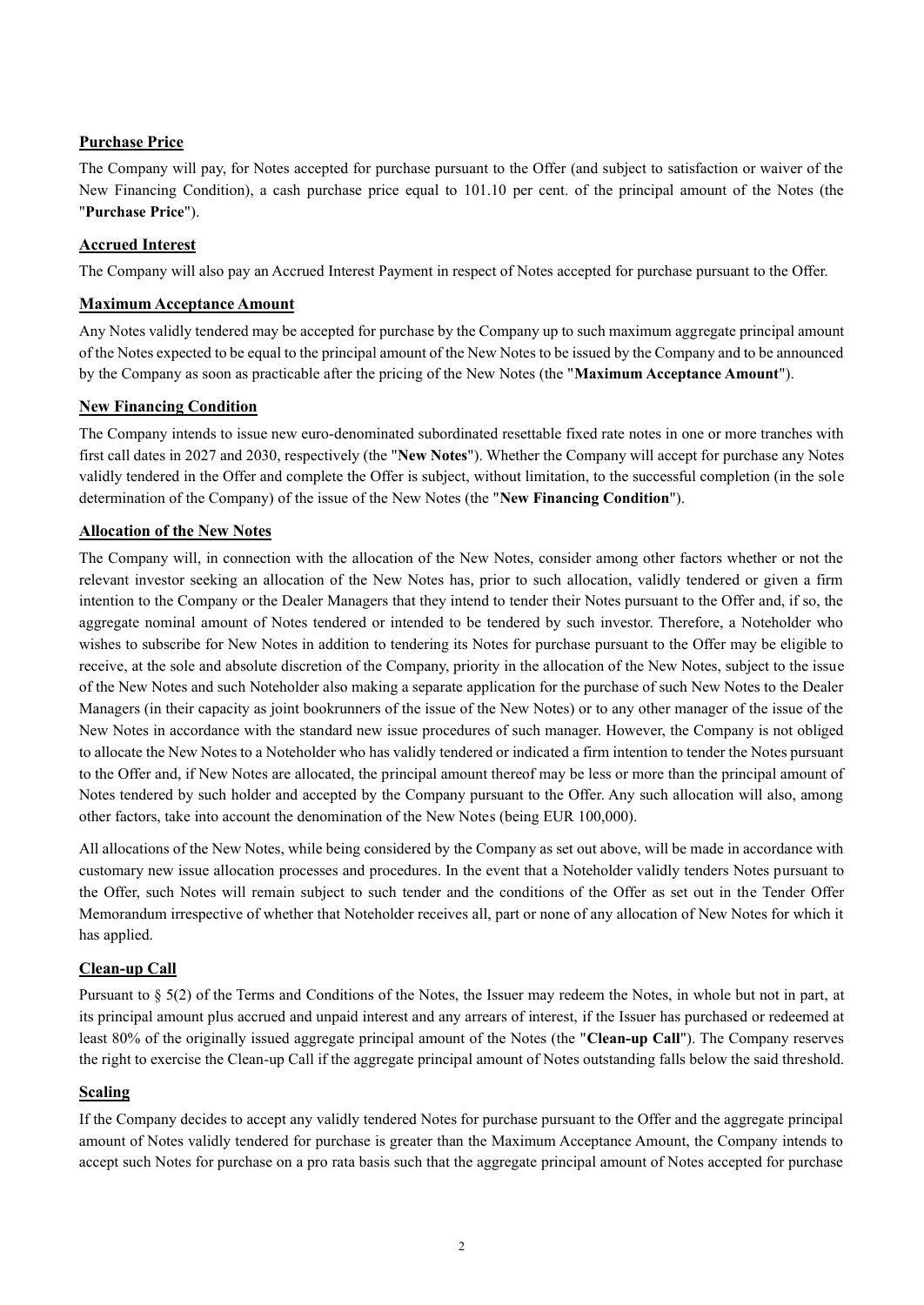pursuant to the Offer is no greater than the Maximum Acceptance Amount, as detailed further in the Tender Offer Memorandum.

### **Tender Instructions**

In order to participate in, and be eligible to receive the Purchase Price and the Accrued Interest Payment pursuant to, the Offer, Noteholders must validly tender their Notes for purchase by delivering, or arranging to have delivered on their behalf, a valid Tender Instruction that is received by the Tender Agent by 5 p.m. (Frankfurt time) on 29 March 2022, unless extended, re-opened, amended and/or terminated as provided in the Tender Offer Memorandum (the "**Expiration Deadline**").

Tender Instructions will be irrevocable except in the limited circumstances described in "*Amendment and Termination*" in the Tender Offer Memorandum.

Tender Instructions must be submitted in respect of a minimum principal amount of Notes of no less than EUR 1,000, being the denomination of the Notes. A separate Tender Instruction must be completed on behalf of each beneficial owner.

## **Expected Timetable of Events**

The following sets out the expected times and dates of the key events relating to the Offer. The times and dates below are indicative only. This timetable is subject to change and the times and dates may (subject to applicable law) be extended, reopened or amended by the Company, or the Offer terminated, in each case in accordance with the terms of the Offer as described in the Tender Offer Memorandum. Accordingly, the actual timetable may differ significantly from the timetable below.

| <b>Events</b>                                                                                                                                                                                                                                                                                                                                                      | <b>Times and Dates</b>                                       |
|--------------------------------------------------------------------------------------------------------------------------------------------------------------------------------------------------------------------------------------------------------------------------------------------------------------------------------------------------------------------|--------------------------------------------------------------|
|                                                                                                                                                                                                                                                                                                                                                                    | (all times are Frankfurt time)                               |
| Commencement of the Offer                                                                                                                                                                                                                                                                                                                                          |                                                              |
| Announcement of Offer made by publication on the website of the<br>Luxembourg Stock Exchange at www.bourse.lu and through the Clearing<br>Systems. Tender Offer Memorandum available from the Tender Agent.<br>Commencement of the tender offer period.                                                                                                            | 22 March 2022                                                |
| Announcement of Maximum Acceptance Amount                                                                                                                                                                                                                                                                                                                          |                                                              |
| Announcement of Maximum Acceptance Amount by the Company                                                                                                                                                                                                                                                                                                           | As soon as practicable after the pricing of<br>the New Notes |
| <b>Expiration Deadline</b>                                                                                                                                                                                                                                                                                                                                         |                                                              |
| Final deadline for receipt of valid Tender Instructions by the Tender Agent in<br>order for Noteholders to be able to participate in the Offer.                                                                                                                                                                                                                    | 5 p.m. on 29 March 2022                                      |
| Announcement of Results                                                                                                                                                                                                                                                                                                                                            |                                                              |
| Announcement of (i) whether the Company will accept (subject to satisfaction<br>or waiver of the New Financing Condition on or prior to the Settlement Date)<br>valid tenders of Notes for purchase pursuant to the Offer and, if so accepted,<br>(ii) the aggregate principal amount of the Notes accepted for purchase and (iii)<br>the Scaling Factor (if any). | As soon as practicable on 30 March 2022                      |
| Settlement Date                                                                                                                                                                                                                                                                                                                                                    |                                                              |
| Subject to satisfaction or waiver of the New Financing Condition on or prior<br>to such date, expected Settlement Date for the Offer.                                                                                                                                                                                                                              | 31 March 2022                                                |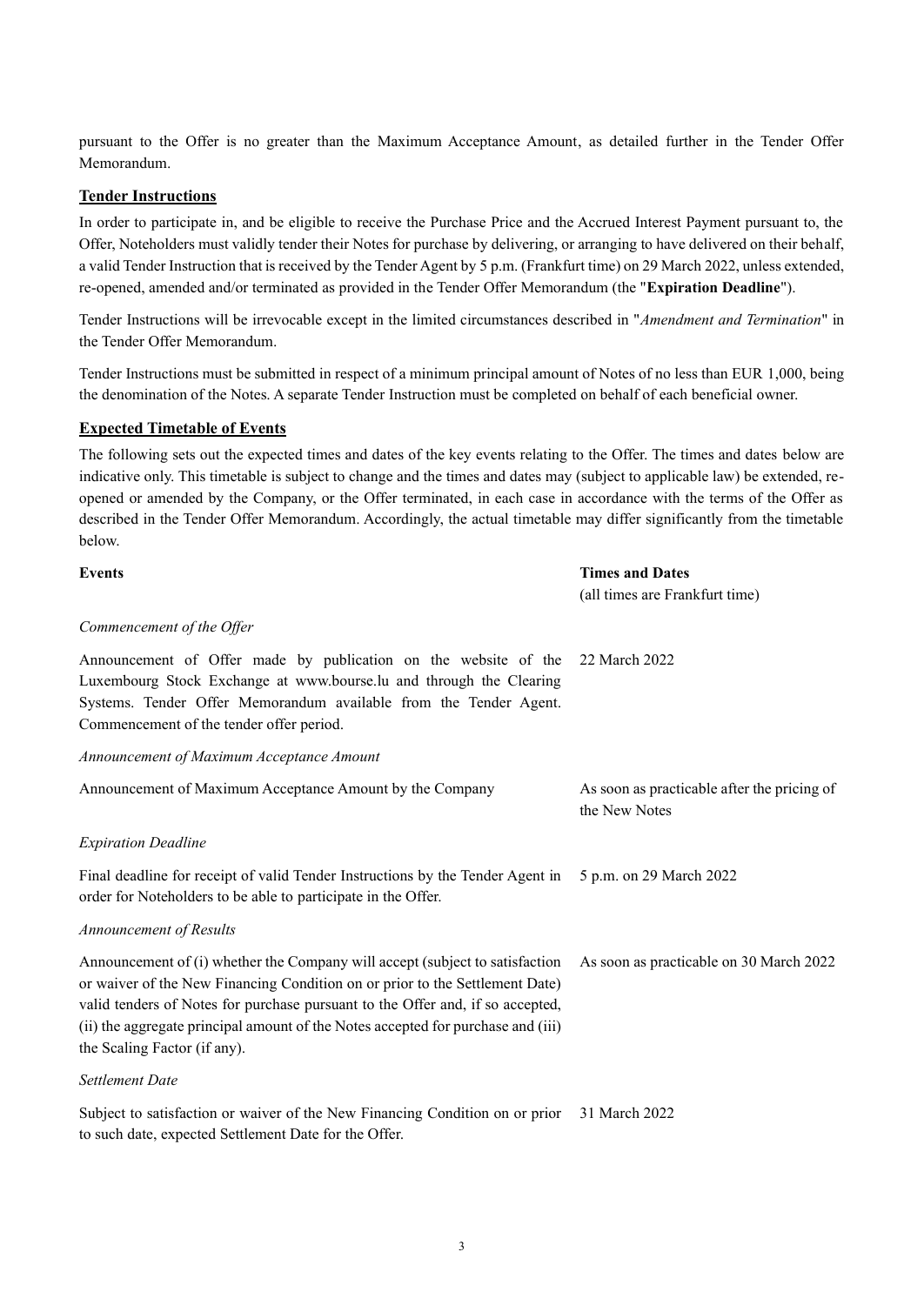Subject to applicable law and as provided in the Tender Offer Memorandum, the Company may, in its sole discretion, extend, re-open, amend or terminate the Offer at any time before such announcement and may, in its sole discretion, waive any of the conditions to the Offer either before or after such announcement.

*Noteholders are advised to check with any bank, securities broker or other intermediary through which they hold Notes when such intermediary would need to receive instructions from a Noteholder in order for that Noteholder to be able to participate in, or (in the limited circumstances in which revocation is permitted) revoke their instruction to participate in, the Offer by the deadlines specified in the Tender Offer Memorandum. The deadlines set by any such intermediary and each Clearing System for the submission and revocation of Tender Instructions will be earlier than the relevant deadlines specified in the Tender Offer Memorandum.*

#### **Announcements**

Announcements in connection with the Offer will be made by the Company by the delivery of notices to the Clearing Systems for communication to Direct Participants and publication on the website of the Luxembourg Stock Exchange (*www.bourse.lu*). Such announcements may also be made (a) on the relevant Reuters Insider Screen and/or (b) by the issue of a press release to a Notifying News Service. Copies of all such announcements, press releases and notices can also be obtained upon request from the Tender Agent, the contact details for which are set out below. Significant delays may be experienced where notices are delivered to the Clearing Systems and Noteholders are urged to contact the Tender Agent for the relevant announcements during the course of the Offer. In addition, Noteholders may contact the Dealer Managers for information using the contact details set out below.

**Noteholders are advised to read carefully the Tender Offer Memorandum for full details of, and information on the procedures for, participating in the Offer.**

### **Further information**

Questions and requests for assistance in connection with (i) the Offer may be directed to the Dealer Managers, and (ii) the delivery of Tender Instructions may be directed to the Tender Agent, the contact details for each of which are set out below:

## **DEALER MANAGERS**

**Banco Bilbao Vizcaya Argentaria, S.A.** 44th Floor, One Canada Square London E14 5AA United Kingdom

Telephone: +44 20 7397 6029/6061 Attention: Liability Management Email: liabilitymanagement@bbva.com

# **Morgan Stanley Europe SE**

Grosse Gallusstrasse 18 60312 Frankfurt am Main Germany

Telephone: +44 20 7677 5040 Attention: Liability Management Team, Global Capital Markets Email: liabilitymanagementeurope@morganstanley.com

**J.P. Morgan SE** Taunustor 1 (TaunusTurm) 60310 Frankfurt am Main Germany

Telephone: +44 20 7134 2468 Attention: Liability Management Email: liability\_management\_EMEA@jpmorgan.com

## **UniCredit Bank AG** Arabellastrasse 12 81925 Munich Germany

Telephone: +49 171 306 6648 Attention: Liability Management Email: corporate.lm@unicredit.de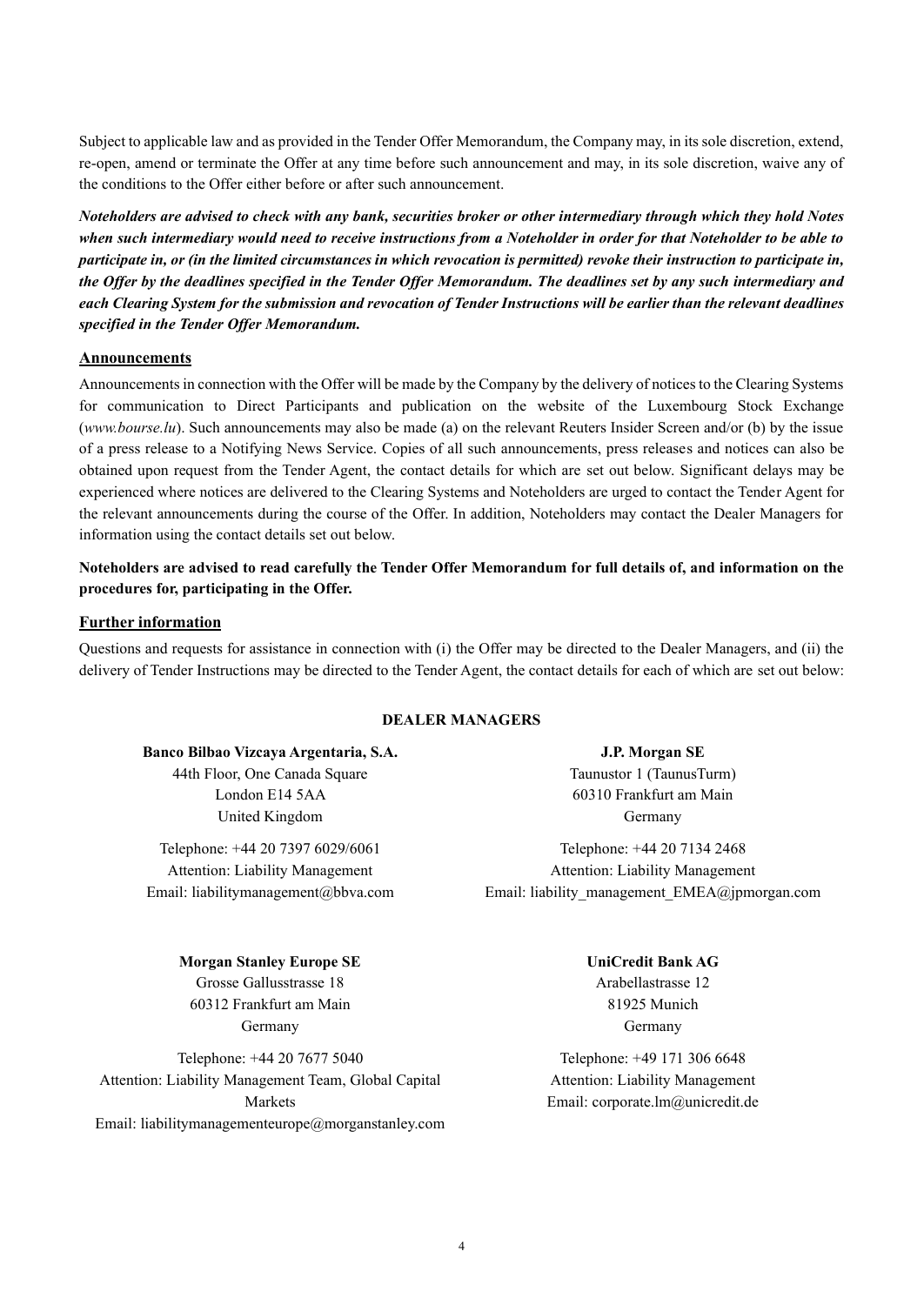#### **TENDER AGENT**

#### **Lucid Issuer Services Limited**

The Shard 32 London Bridge Street London SE1 9SG United Kingdom

Telephone: +44 20 7704 0880 Attention: Arlind Bytyqi Email: bayer@lucid-is.com Website: https://deals.lucid-is.com/bayer

#### **Disclaimer**

This announcement must be read in conjunction with the Tender Offer Memorandum. This announcement and the Tender Offer Memorandum contain important information which should be read carefully before any decision is made with respect to the Offer. If any Noteholder is in any doubt as to the contents of the Tender Offer Memorandum or the action it should take, it is recommended to seek its own financial and legal advice, including in respect of any tax consequences, from its broker, bank manager, solicitor, accountant or other independent financial, tax or legal adviser. Any individual or company whose Notes are held on its behalf by a broker, dealer, bank, custodian, trust company or other nominee must contact such entity if it wishes to tender such Notes pursuant to the Offer. None of the Company, the Dealer Managers or the Tender Agent (or any of their respective directors, officers, employees, agents, advisers or affiliates) makes any recommendation as to whether or not Noteholders should participate in any Offers or refrain from taking any action in any Offers with respect to any of such Notes, and none of them has authorised any person to make any such recommendation. None of the Company, the Dealer Manager or the Tender Agent or any of their respective directors, employees or affiliates has made or will make any assessment of the merits and risks of the Offer or of the impact of the Offer on the interests of Noteholders either as a class or individuals, and none of them makes any recommendation whether Noteholders should tender Notes pursuant to the Offer. None of the Company, the Dealer Manager or the Tender Agent (or any of their respective directors, officers, employees, agents, advisers or affiliates) is providing Noteholders with any legal, business, tax, financial, investment, accounting or other advice in this announcement and/or the Tender Offer Memorandum and/or in connection with the Offer. Noteholders should consult with their own advisers as they consider appropriate to assist them in taking decisions with respect to the Offer, including to determine whether they are legally permitted to tender Notes pursuant to the Offer. The Tender Agent is the agent of the Company and owes no duty to any Noteholder.

### **Offer and Distribution Restrictions**

This announcement and the Tender Offer Memorandum do not constitute an invitation to participate in the Offer in any jurisdiction in which, or to any person to or from whom, it is unlawful to make such invitation or for there to be such participation under applicable securities laws. The distribution of this announcement and the Tender Offer Memorandum in certain jurisdictions may be restricted by law. Persons into whose possession this announcement and the Tender Offer Memorandum comes are required by each of the Company, the Dealer Managers and the Tender Agent to inform themselves about, and to observe, any such restrictions.

This notice, the Tender Offer Memorandum and the Offer are not for distribution, directly or indirectly, in or into or to any person located or resident in the United States.

**The Offer referenced herein is not being made, directly or indirectly, in or into the United States by use of the mails or by any means or instrumentality (including, without limitation, e-mail, facsimile transmission, telephone and the internet) of interstate or foreign commerce, or of any facility of a national securities exchange of the United States and the Offer cannot be accepted by any such use, means, instrumentality or facility or from within the United States.** 

This notice, the Tender Offer Memorandum and the Offer do not constitute or form a part of any offer or solicitation to purchase or subscribe for securities in the United States.